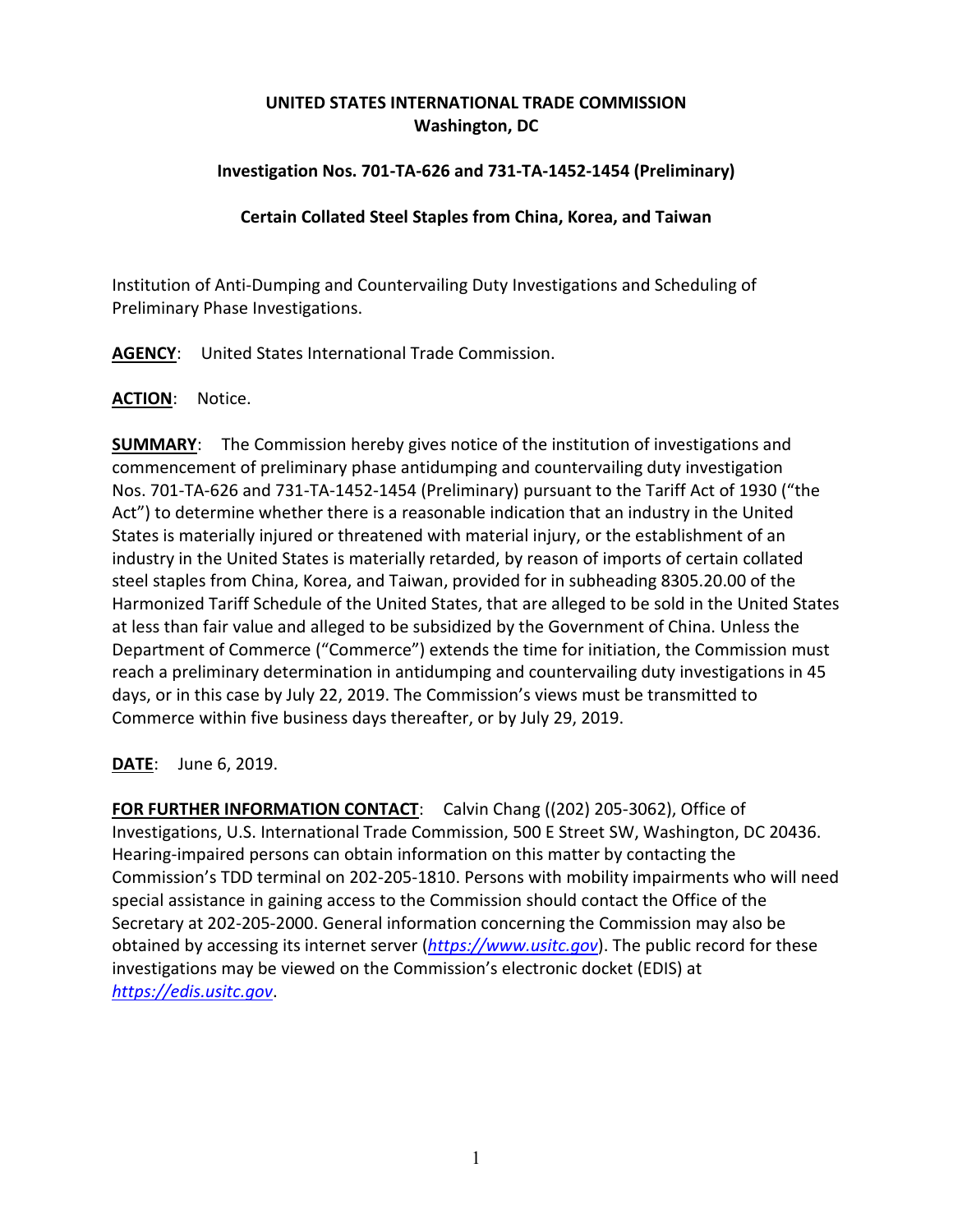#### **SUPPLEMENTARY INFORMATION**:

**Background**.--These investigations are being instituted, pursuant to sections 703(a) and 733(a) of the Tariff Act of 1930 (19 U.S.C. 1671b(a) and 1673b(a)), in response to a petition filed on June 6, 2019, by Kyocera Senco Industrial Tools, Inc., Cincinnati, Ohio.

For further information concerning the conduct of these investigations and rules of general application, consult the Commission's Rules of Practice and Procedure, part 201, subparts A and B (19 CFR part 201), and part 207, subparts A and B (19 CFR part 207).

**Participation in the investigations and public service list**.--Persons (other than petitioner) wishing to participate in the investigations as parties must file an entry of appearance with the Secretary to the Commission, as provided in sections 201.11 and 207.10 of the Commission's rules, not later than seven days after publication of this notice in the *Federal Register*. Industrial users and (if the merchandise under investigation is sold at the retail level) representative consumer organizations have the right to appear as parties in Commission antidumping duty and countervailing duty investigations. The Secretary will prepare a public service list containing the names and addresses of all persons, or their representatives, who are parties to these investigations upon the expiration of the period for filing entries of appearance.

**Limited disclosure of business proprietary information (BPI) under an administrative protective order (APO) and BPI service list**.--Pursuant to section 207.7(a) of the Commission's rules, the Secretary will make BPI gathered in these investigations available to authorized applicants representing interested parties (as defined in 19 U.S.C. 1677(9)) who are parties to the investigations under the APO issued in the investigations, provided that the application is made not later than seven days after the publication of this notice in the *Federal Register*. A separate service list will be maintained by the Secretary for those parties authorized to receive BPI under the APO.

**Conference**.--The Commission's Director of Investigations has scheduled a conference in connection with these investigations for 9:30 a.m. on Thursday, June 27, 2019, at the U.S. International Trade Commission Building, 500 E Street SW, Washington, DC. Requests to appear at the conference should be emailed to [preliminaryconferences@usitc.gov](mailto:preliminaryconferences@usitc.gov) (DO NOT FILE ON EDIS) on or before June 25, 2019. Parties in support of the imposition of countervailing and antidumping duties in these investigations and parties in opposition to the imposition of such duties will each be collectively allocated one hour within which to make an oral presentation at the conference. A nonparty who has testimony that may aid the Commission's deliberations may request permission to present a short statement at the conference.

**Written submissions**.--As provided in sections 201.8 and 207.15 of the Commission's rules, any person may submit to the Commission on or before July 2, 2019, a written brief containing information and arguments pertinent to the subject matter of the investigations. Parties may file written testimony in connection with their presentation at the conference. All written submissions must conform with the provisions of section 201.8 of the Commission's rules; any submissions that contain BPI must also conform with the requirements of sections 201.6, 207.3, and 207.7 of the Commission's rules. The Commission's Handbook on E-Filing,